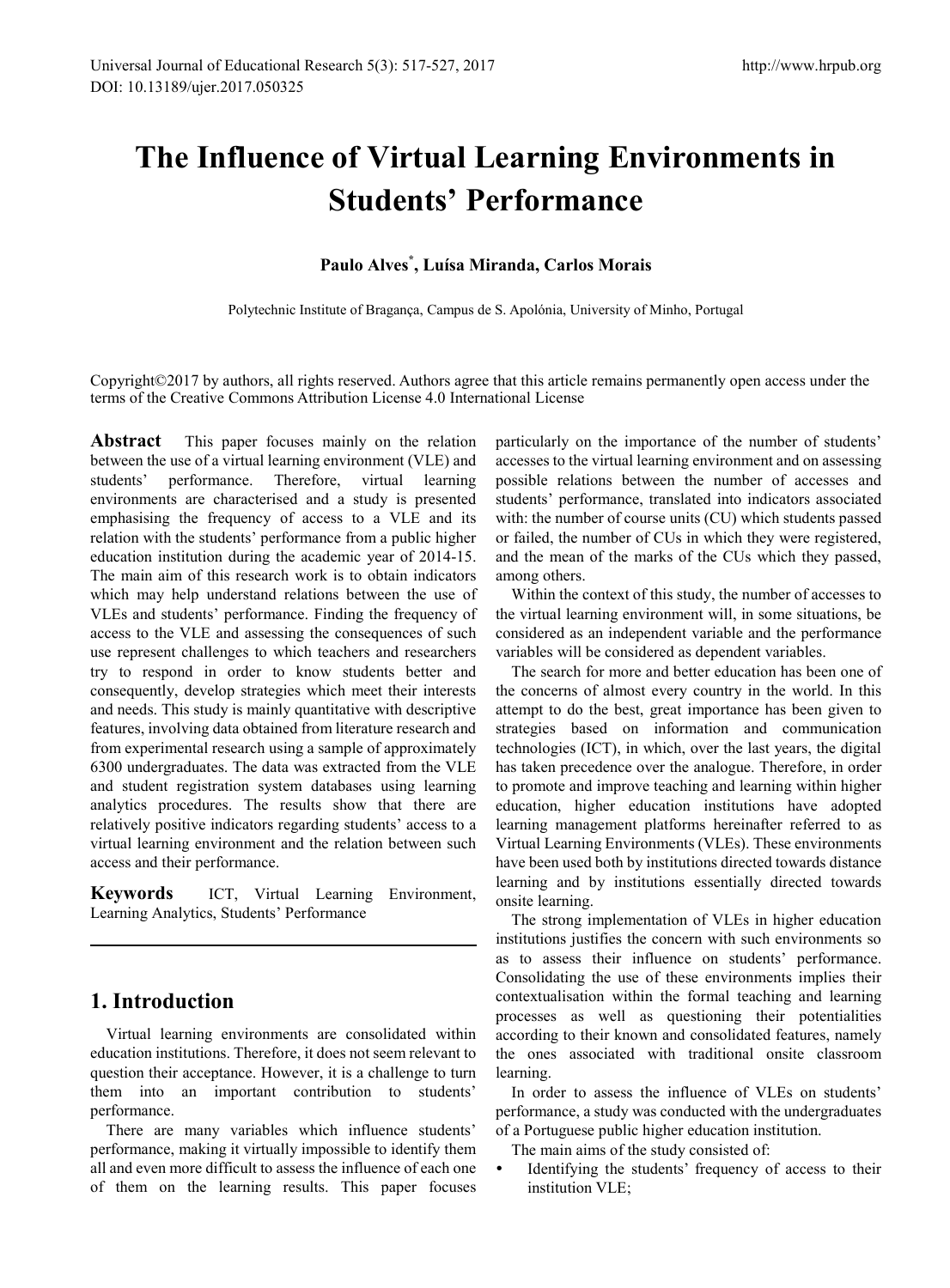- Assessing the degree of association between the number of accesses to the VLE and the variables related to students' performance;
- Relating the frequency of access to VLEs to students' performance.

This paper will hereafter be developed considering the main topics: ICT and virtual learning environments in higher education; methodology; results; and conclusions.

## **2. Virtual Learning Environments in Higher Education**

### **2.1. Virtual Learning Environments**

Virtual learning environments have been associated with formal learning and with relationships between teachers, students and school. There is an increasing interest in the virtual learning environments supported by the internet, namely among education institutions, students and teachers.

The concept of virtual learning environment (VLE) could be considered as a dynamic concept due to the constant evolution of digital technologies, to its features and potentialities, and to the importance that such environments have within the learning processes.

Educational systems based on the web are being used by an increasing number of universities, schools and companies, not only to incorporate web technology into their courses, but also to complement their traditional face-to-face courses. These systems gather a great quantity of data which is valuable to analyse the course contents and students' use [1].

Learning environments based on the use of technology and digital resources are mediators in the learning process through the activities they allow. This is due to the fact that they facilitate interaction and interrelation within a continuous communication process, thus enhancing the construction and reconstruction of knowledge and meanings as well as the formation of habits and attitudes within a framework that is common to all the ones involved in the educational process [2].

The use of VLEs within each context implies the acknowledgment of their main features and potentialities. Learning environments and contexts are dynamic and multidimensional concepts which emerge from the new educational conceptions and practices in the digital society.

In the view of Morais, Alves and Miranda [3], the main potentiality of VLEs is the provision of a set of tools aiming to support the production and distribution of contents, communication, and the assessment of the teaching and learning process.

Bearing in mind the highlighted features, the concept of virtual learning environment involves several dimensions. The most relevant ones are associated with virtual space, time, resources, and strategies. VLEs provide institutions with great quantities of information and the possibility to

manage it and provide it to their members in a simple way and with a guarantee of quality and validity.

The features and potentialities of VLEs turn them into spaces which allow the testing, promotion and support of new highly planned and directed teaching and learning strategies. The observation of a constant dynamism is advisable in the use of the resources and in the changes witnessed around such resources, as this will allow them to be considered as a context for the building of learning processes [4].

From a pedagogical perspective, the VLEs used in education institutions boost advance and originate innovative experiences. However, they are mainly directed towards the production and distribution of contents. These environments typically replicate traditional teaching through the online distribution of contents, messages and notices, and online communication through discussion forums and chats.

The potentialities of web 2.0 and the changes in the use of network technologies have come to fill in some of the VLEs limitations and to enable the construction of new interaction and learning spaces. This challenges educators and researchers to think of student-centred pedagogical approaches.

Virtual learning environments enable learning to take place according to the elements present in the learning environment, based on a continuous scale ranging from the elements specified in the environment to the elements emerging from use [4].

Dahlstrom, Brooks, and Bichsel [5] concluded that 74% of teachers say that VLEs are a very useful tool to the improvement of teaching; 71% of teachers say that VLEs are a very useful tool to the improvement of students' learning; 99% of institutions use a VLE; 85% of teachers use the VLE; 56% of teachers use it on a daily basis; 83% of students use the VLE; and 56% say they use it in all or in most course units.

Morais, Alves, and Miranda [3] concluded that the VLE tools most valued by the highest percentage of teachers, over 90%, are resources (supporting the course unit), notices, messages, students' register and summaries. The same authors also observed that the digital resources features which are most valued by teachers were accessibility, user-friendliness, integration with the virtual learning environment and PDF download. Also, the aspects most valued by teachers regarding the use of ICT in the course units they teach were the digital resources availability and access, the time saving and the improvement of communication with students. Among these, the least valued one was the improvement of communication with students [6].

The learning interactions occurring within the classroom are complex by nature, but the use of virtual learning environments enables the obtainment and the processing of large quantities of data from each interaction between the several players in the process [7].

Bearing in mind that the results displayed in this paper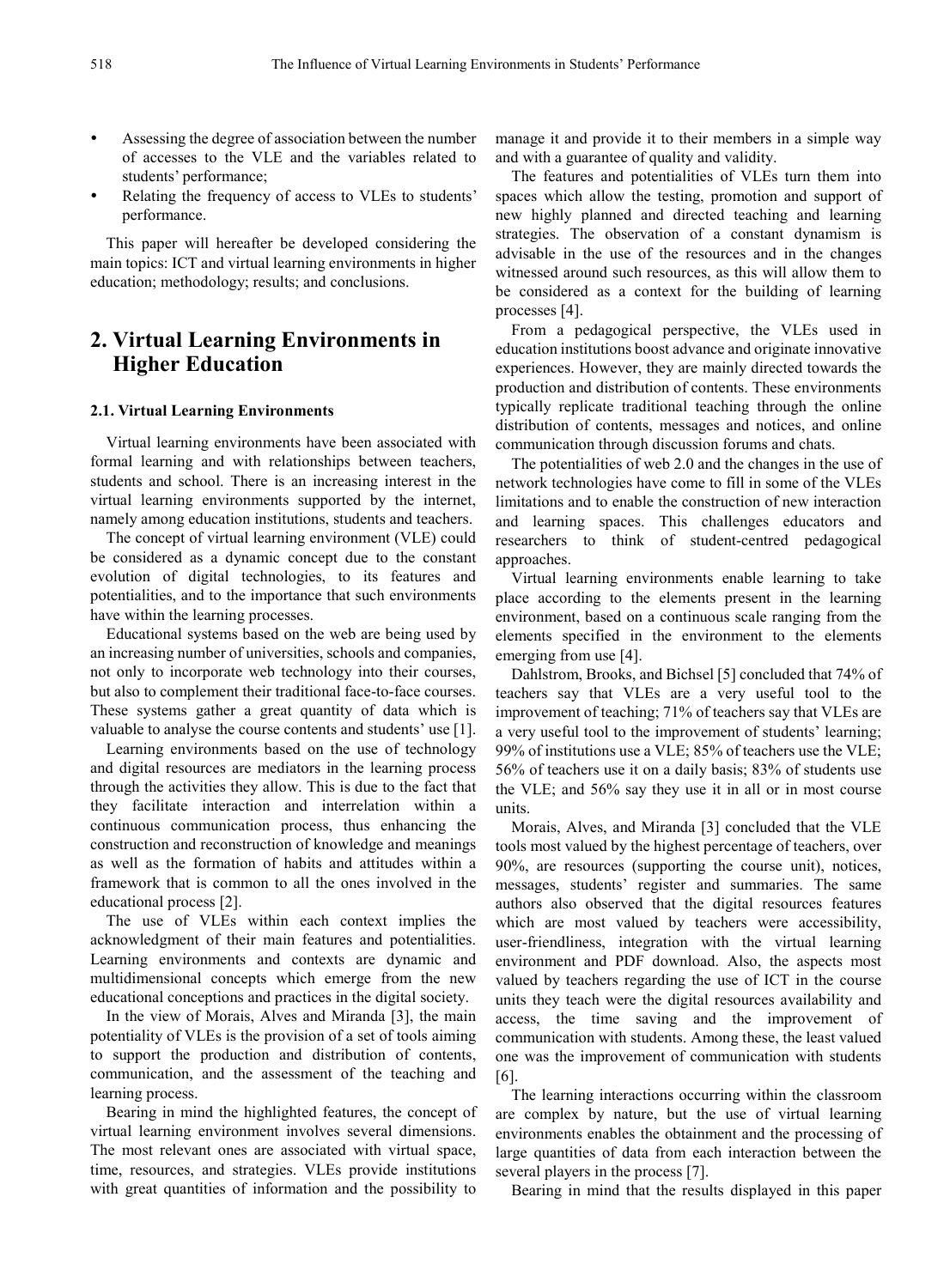come from a large quantity of data, we present a brief theoretical ground of learning analytics.

## **2.2. Learning Analytics**

The challenges of online education and the adoption of educational technologies have created a new opportunity to obtain indicators about students' learning. Similarly to what happens with the majority of information systems, students' interactions in VLEs regarding their online learning activities are all obtained and stored. This digital data (logs) can be analysed in order to identify behaviour patterns which may provide indicators concerning educational practice [8].

The analysis of the data obtained from users' interaction with technology has attracted the attention of researchers in the sense of a promising approach aiming to improve understanding of the learning process. This aim motivated the appearance of the new research field, learning analytics, whose area is intimately related to educational data mining [8].

Learning analytics consists of analysing learning data which enables teachers, course designers and VLE administrators to search for patterns and information underlying learning processes. The main aim of learning analytics is to improve learning results and processes. The basic learning unit within virtual learning environments is interaction, but there is no consensus yet on which interactions are relevant to an effective learning [7].

According to Siemens and Gašević [9], learning analytics can be defined as the "collection, analysis and communication of data concerning students and their contexts for the purpose of understanding learning and optimising the environments where it occurs." Based on this concept, it is necessary to know what data is stored by the system and to place it into a context which gives it meaning for the analysis. This way, it will enhance the understanding and the optimisation of learning processes within VLEs [10].

Two of the tasks most frequently adopted and associated with learning analytics have consisted of predicting students' learning success and providing proactive feedback [11]. There seems to be consensus on what the study object of learning analytics is: the analysis of VLEs interaction data by using techniques of data extraction and data mining, so that the relations, useful information and knowledge on the learning processes can be inferred.

Learning analytics emerges from two converging trends: the increasing use of VLEs in education institutions and the application of data mining and business intelligence techniques.

The idea underlying learning analytics comes from the great quantity of data, known as big data, regarding the activity of all the stakeholders involved in the learning process, as such activity is registered by the VLE and stored in databases [7].

According to Greller and Drachsler [12], six dimensions are associated with each learning analytics initiative so that it might be successful: the stakeholders, such as students, teachers, administrators and workers; the goals, which consist of the stakeholders' interests in the learning analytics initiative; the data, resulting from the actions and activities developed by students, teachers, administrators and others stakeholders within the institution; the analytical tools, involving theories related to the behaviours of the several players in the educational environment and how such behaviours influence the results; the technologies, which consist of hardware and software including analysis algorithms reports and tools for visualizing in different formats; the external constraints such as conventions, norms and legal demands pertinent for data privacy; and the internal limitations such as the skills of the various stakeholders taking part in the learning analytics initiative.

Learning analytics is not a new concept for higher education, since higher education has always used large quantities of data. However, the current analytic systems give the possibility of gathering large quantities of data centralised in a consistent way, analysing it quickly and distributing the results of the analysis in ways which are easy to understand. Furthermore, both the development of learning data mining techniques and the data storage and processing capacity allow us to go beyond conventional reports about the past and to move on towards a time in which we can predict, with reasonable precision, the learning results of future students, namely concerning school drop risks, integration difficulties or learning difficulties [13].

## **2.3. Virtual Learning Environments and Their Relation to Students' Performance**

Virtual learning environments have had great relevance in the support and promotion of formal education, since it is in formal education institutions that the educational guidelines and curricula of each country are implemented. However, within a perspective of change and innovation, VLEs may play a paramount role in supporting learning in non-formal and informal contexts. The concept of Innovation, which is used in current society, implies a need for change or renovation, or a need for doing something new.

Gašević, Dawson, Rogers and Gasevic [14] showed that the association of data regarding students' activities in a VLE with students' performance is moderated by the teaching conditions. The same authors used a regression model associating the combination of data from nine degree courses in an Australian university. Their results showed that only the variables number of logs, number of operations done in forums and resources represented significant indicators of students' performance, and that these three variables account for 21% of the variability in students' performance.

The differences in the use of technology, especially those related to the way students use VLEs, require particular attention before the data logs can be used to create models allowing the prediction of students' performance. Overlooking the teaching conditions may lead to an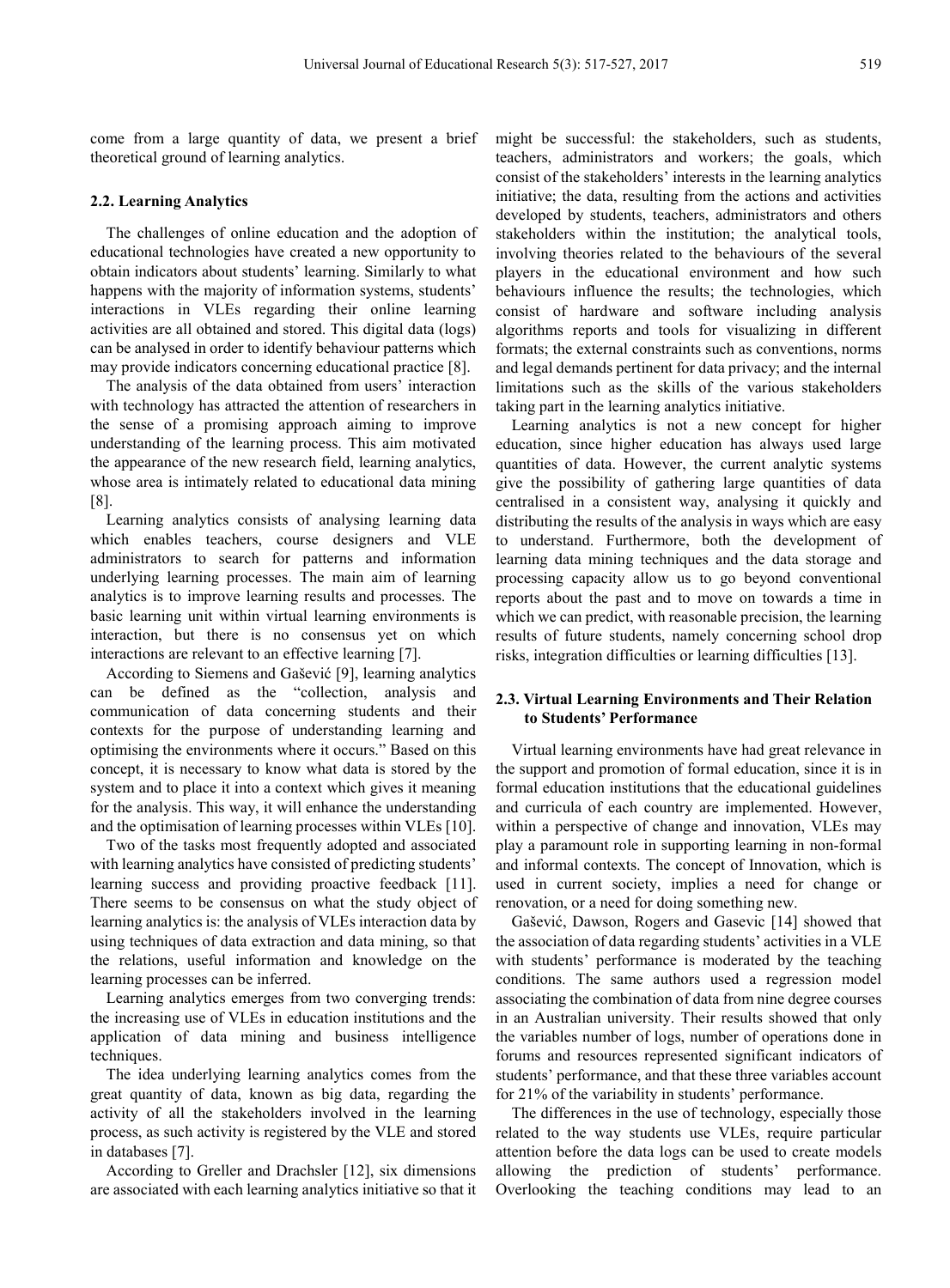overestimation or an underestimation of the effects of the VLE features on students' academic success. This fact has wider implications for the institutions seeking generalised models to identify students at risk of academic failure [14].

The capacity to identify students at risk of academic failure at an early stage enables a proactive approach towards the implementation of strategies aiming at teaching quality and at the permanence of those students in the teaching and learning process.

According to Mah [15], student retention is an important issue for higher education institutions as withdrawals from higher education prior to degree completion remain at about 30% in the member countries of the Organisation for Economic Cooperation and Development.

Monitoring students' activity with virtual machines and applying data-driven machine learning methods on students' profiles and log files from LMS databases allow the detection of students at-risk at an early stage [16]. According to Norton [17], the data on how a student is interacting with their course and their institution can be an indicator as to how engaged the student is, and subsequently how likely they might be to drop out.

Tracing and analysing LMS data during courses helps instructors predict final course achievement and provides proactive feedback and adequate interventions to students [18]. In the University of Maryland, United States, a study was conducted and the conclusion was that the students who obtained low grades used the VLE 40% less than those with C grades or higher. In another study in California State University, Chico, it was found that the use of a virtual learning environment can be used as a proxy for student effort, and VLE use explained 25% of the variation in final grades [19].

Wolff, Zdrahal, Nikolov, and Pantucek [20] developed and tested models aiming to predict students' failure by using VLEs data in combination with assessment data, based on the history record of activities in the VLE as well as other sources of data.

Research on learning analytics as well as educational data mining revealed a high potential to contribute to the understanding and optimisation of the learning process [21].

## **3. Methodology**

The nature of this study is quantitative and the main data collection tool used was the desk review. The data was obtained from databases associated with the institution virtual learning environment and student registration system. The access and obtainment of the data complied with the institution privacy policy regarding authorization, access to the data and confidentiality. The validity of the data is guaranteed as it was stored in reliable databases officially monitored by entities from the institution in which the students are registered.

The data refers to 6347 undergraduates, thus matching the

whole of students registered in the group of schools which compose the institution in the academic year of 2014-2015 (September 1 2014 to July 31 2015). The main sample subjects' features to be highlighted are:

- 53.1% are female, 46.9% are male;
- The age mean is 23.4 years old, the mode is 21 years old, the median is 22 years old and the standard deviation is 5.9;
- Regarding the year of the degree course in which they are registered, 49% are registered in the first year, 27.4% in the second year, 20.3% in the third year, and 3.3% in the fourth year.
- They belong to five schools hereinafter referred to as school A, B, C, D and E. The percentage of students registered in each school is of 12.9%, 14.1%, 22.5%, 17% and 33.5%, respectively. Bearing in mind the Fields of Science and Technology (FOS) adopted by the OECD, the main fields taught in each school are: School A – Agricultural Sciences; School B – Social Sciences and Humanities; School  $C$  – Engineering and Technology and Social Sciences; School D – Social Sciences; School E – Medical and Health Sciences.

All the tools and potentialities of the VLE are equally available in all the schools of the institution.

It is paramount to obtain indicators regarding the influence of the VLE on students' performance. Therefore, special focus will be laid on the number of students' accesses to the institution VLE (N\_accesses). Based on the distribution of the number of accesses to the VLE, we will assess the relations with the following variables: number of course units in which students are registered (N\_cou\_reg); number of course units which students passed (N\_cou\_pass); number of course units which students failed (N\_cou\_fail); and the mean of marks of the course units which students passed (Mean mark). In order to simplify the text of the paper, the variables will be hereinafter referred to according to their code.

Bearing in mind the large range of the number of accesses to the VLE, between zero and 1532, as well as the need to explore relations which might be useful to assess the importance of VLEs in students' performance, we decided to divide the students into five groups according to the distribution of the number of accesses.

The criteria to constitute the groups consisted of ordering the number of accesses to the VLE in an ascending order and of identifying the subjects' positions within the ordered group of accesses concerning the percentiles p20, p40, p60, p80 and p100. Each group contained approximately 1270 subjects. The groups are independent and their reunion makes up the total of the subjects under study. The five groups of students have distinctive features concerning the number of accesses to the VLE. Therefore, the independent variable considered to the study was the number of accesses to the VLE and the dependent variables are the following: N\_cou\_reg; N\_cou\_pass; N\_cou\_fail; Mean\_mark.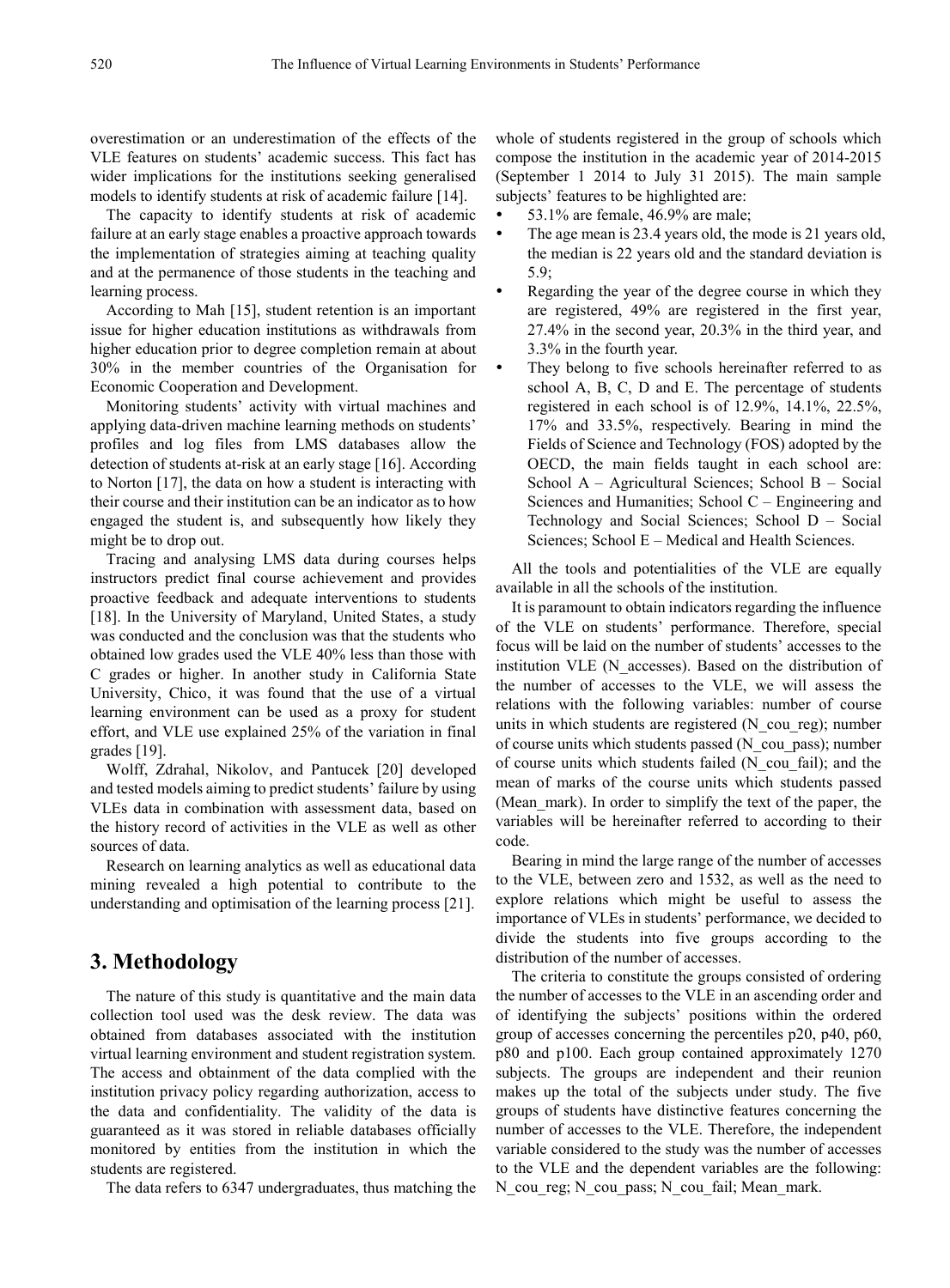We will present descriptive or inferential statistics on the variables under study, and we will assess the correlation between the variable number of accesses and each of the other variables which were defined.

## **4. Results**

In this part we present the answers to the research questions associated with the assessment of the influence of VLEs on higher education students' performance. It is not easy to obtain results which enable us to infer the impact of VLEs in terms of advantages or disadvantages, or the influence of the teaching and learning strategies using VLEs on students' performance. However, despite the impossibility of obtaining results with the desired evidence, this study is relevant and useful because it questions generalised strategies used in higher education and it enables the obtainment of indicators which may help decision-making regarding the use of ICT by teachers, students, researchers and institutions.

These results suggest that online students have different approaches to learning and this has a reflection on different uses of the VLE. Within the VLE, students can click to learn, read a file, take notes, print or save in the computer for further offline use. Within this context, as stated by Wolff et al. [20], it is not possible to infer conclusions on students' involvement based solely on the number of times a student clicks whenever they access the VLE. However, they may be indicators of possible mistakes made by students, shown by changes in the user's activity when compared with their previous behaviour.

We will start by assessing whether the number of students' accesses to the VLE is related to the variables regarding students' performance by using the appropriate correlation coefficients. The correlation measures the relation between variables, highlighting that the Pearson correlation coefficients should be used when the variables are quantitative and have a normal distribution whereas the Spearman correlation coefficients should be used when the variables do not have a normal distribution.

In order to assess whether the variables under study have a normal distribution or not, we used the SPSS program (Statistical Package for the Social Science) as well as the Kolmogorov-Smirnov normality test. The results obtained are presented in Table 1.

|            | Kolmogorov-Smirnova |      |       |  |
|------------|---------------------|------|-------|--|
|            | <b>Statistic</b>    | Gl   | Sig.  |  |
| N accesses | 0.124               | 5434 | 0.000 |  |
| N cou reg  | 0.181               | 5434 | 0.000 |  |
| N cou pass | 0.098               | 5434 | 0.000 |  |
| N cou fail | 0.231               | 5434 | 0.000 |  |
| Mean mark  | 0.067               | 5434 | 0.000 |  |

**Table 1.** Kolmogorov-Smirnov Normality Test

Lilliefors significance correlation

Bearing in mind the data in Table 1 and considering as null hypothesis for each of the variables that "the distribution is normal", we observe that, based on the level of significance found, the null hypothesis must be rejected, in other words, it is not possible to consider these distributions as normal distributions, which implies that the Spearman correlation coefficient is the one to use in the analysis of the relation between the variables.

Therefore, the data regarding the correlation between the variable N accesses and each one of the variables N\_cou\_reg, N\_cou\_pass, N\_cou\_fail and Mean\_mark are presented in Table 2.

| Variables/correlation coefficient | $N_{\text{cou-reg}}$ | N cou pass | N cou fail | Mean mark  |
|-----------------------------------|----------------------|------------|------------|------------|
| N accesses                        | $0.299**$            | $0.596**$  | $-0.240**$ | $-0.051**$ |
| Sig. (bilateral)                  | .000                 | .000       | .000       | .000       |
| N                                 | 6347                 | 6347       | 6347       | 5434       |

**Table 2.** Correlation between variables (Spearman rho)

\*\*. The correlation is significant at level 0.01 (bilateral).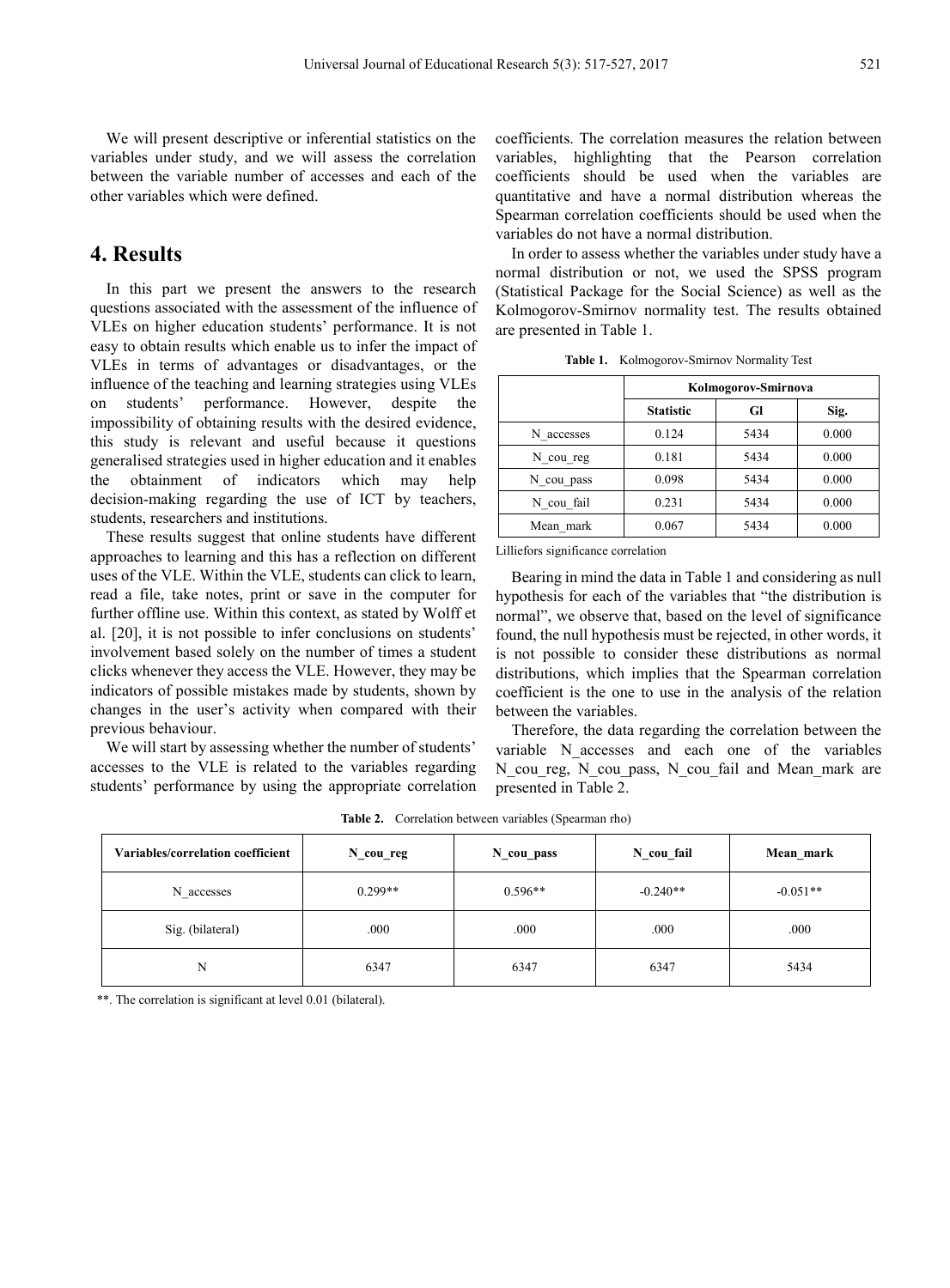According to Morais [22], when the correlation coefficient (δ) is not negative, the correlation is considered very low if  $\delta \in [0; 0.2]$ , low if  $\delta \in [0.2; 0.4]$ , moderate if  $\delta \in [0.4; 0.7]$ , high if  $\delta \in [0.7; 0.9]$  and very high if  $\delta \in [0.9; 1]$ . When the correlation coefficient  $(\delta)$  is negative, the correlation is considered very high if  $\delta \in [-1; -0.9]$ , high if  $\delta \in ]-0.9; -0.7]$ , moderate if  $\delta \in ]-0.7; -0.4]$ , low if  $\delta \in ]-0.4; -0.2]$  and very low if se  $\delta \in ]-0.2; 0]$ .

Bearing in mind the above classification, we observe that there is a low positive correlation between the variables N accesses and N cou reg, a moderate positive correlation between the variables N accesses and N cou pass, a low negative correlation between the variables N\_accesses and N cou fail, and a very low negative correlation between the variables N\_accesses and Mean\_mark.

In light of this, we can infer that the higher the number of accesses to the VLE was, the higher the number of course units that students passed was. Also, the number of accesses to the VLE did not influence the mean of marks of the course units which students passed.

Overall, the data does not allow an inference of strong relations between the number of accesses to the VLE and the variables associated with students' performance. However, by considering the variability of the number of accesses, we should not exclude the possibility of the existence of indicators which may show differences among groups regarding students' performance according to the lower or higher number of accesses to the VLE. Thus, bearing in mind the number of accesses of each subject to the VLE, we were able to divide the 6347 subjects into five independent groups defined as:  $group1=[0, p20]$ ;  $group2=[p20, p40]$ ; group3=]p40, p60]; group4=]p60, p80]; group5=]p80, p100]. Here, as referred before, p20, p40, p60, p80 are the respective percentiles 20, 40, 60 and 80 of the distribution of the number of students' accesses to the VLE.

The result of the constitution of groups is that the higher the number of the group is, the higher the mean of the number of its students' accesses to the VLE is too. Table 3 shows the characterisation of each group.

Taking into account that five groups were considered regarding the number of accesses to the VLE, it is relevant to justify that the five groups have distinctive features concerning the number of accesses, that is, to justify that there are significant differences between the means of each pair of groups as far as the number of accesses is concerned. Therefore, by using the Levene test to assess the homogeneity of variances, and considering as a null hypothesis that the variance is identical in the five groups, we observed a level of significance of 0.00. This implies the rejection of the null hypothesis. Therefore, it is possible to say that the groups are significantly different in terms of variance, which makes it impossible to use the t-Student test to compare the means of the number of accesses to the VLE. Since there is no homogeneity of variance in the groups, we used the Welch and the Brown-Forsythe robust tests in order to compare the means of accesses to the VLE between groups, using the null hypothesis that the means are identical in the groups.

After applying the Welch and the Brown-Forsythe tests, we obtained a level of significance of 0.00 for each of the tests, which implies that the null hypothesis can be rejected, that is, it is possible to say that there are significant differences between the means of the number of accesses to the VLE of each pair of groups.

By conducting these statistical procedures and by assuming groups with significant differences regarding the number of accesses to the VLE, we proceeded to the analysis of the results regarding students' performance, in an attempt to assess whether or not these differences lead to differences in the students' performance results.

In order to explore possible relations between the number of each student's accesses to the VLE and their performance, and bearing in mind that the subjects were divided into five different groups according to their number of accesses, we compared those groups in terms of the mean of the course units in which students were registered, the mean of the number of course units which they passed, the mean of the number of course units which they failed, the mean of the marks obtained in the course units which they passed, the percentage of course units passed relatively to the number of units in which they were registered, the percentage of students who passed at least one course unit, and the percentage of students who did not pass any course unit. The data regarding students' performance is presented in Table 4.

| Gr.            | N. of subjects | <b>Mean accesses</b> | Mean ages |    |    | Gender<br>$(\%)$ |    |    | Year of degree course<br>$(\%)$ |  |  |
|----------------|----------------|----------------------|-----------|----|----|------------------|----|----|---------------------------------|--|--|
|                |                |                      |           | F  | M  |                  |    | 3  |                                 |  |  |
| G1             | 1270           | 12.0                 | 26.3      | 43 | 57 | 47               | 30 | 18 |                                 |  |  |
| G2             | 1269           | 59.8                 | 23.5      | 53 | 47 | 45               | 24 | 22 |                                 |  |  |
| G <sub>3</sub> | 1270           | 108.8                | 22.3      | 55 | 45 | 52               | 26 | 19 |                                 |  |  |
| G4             | 1269           | 196.1                | 22.4      | 59 | 41 | 51               | 27 | 21 |                                 |  |  |
| G5             | 1269           | 395.6                | 22.4      | 55 | 45 | 49               | 30 | 21 |                                 |  |  |

Table 3. Characterisation of the study groups according to the number of accesses to the VLE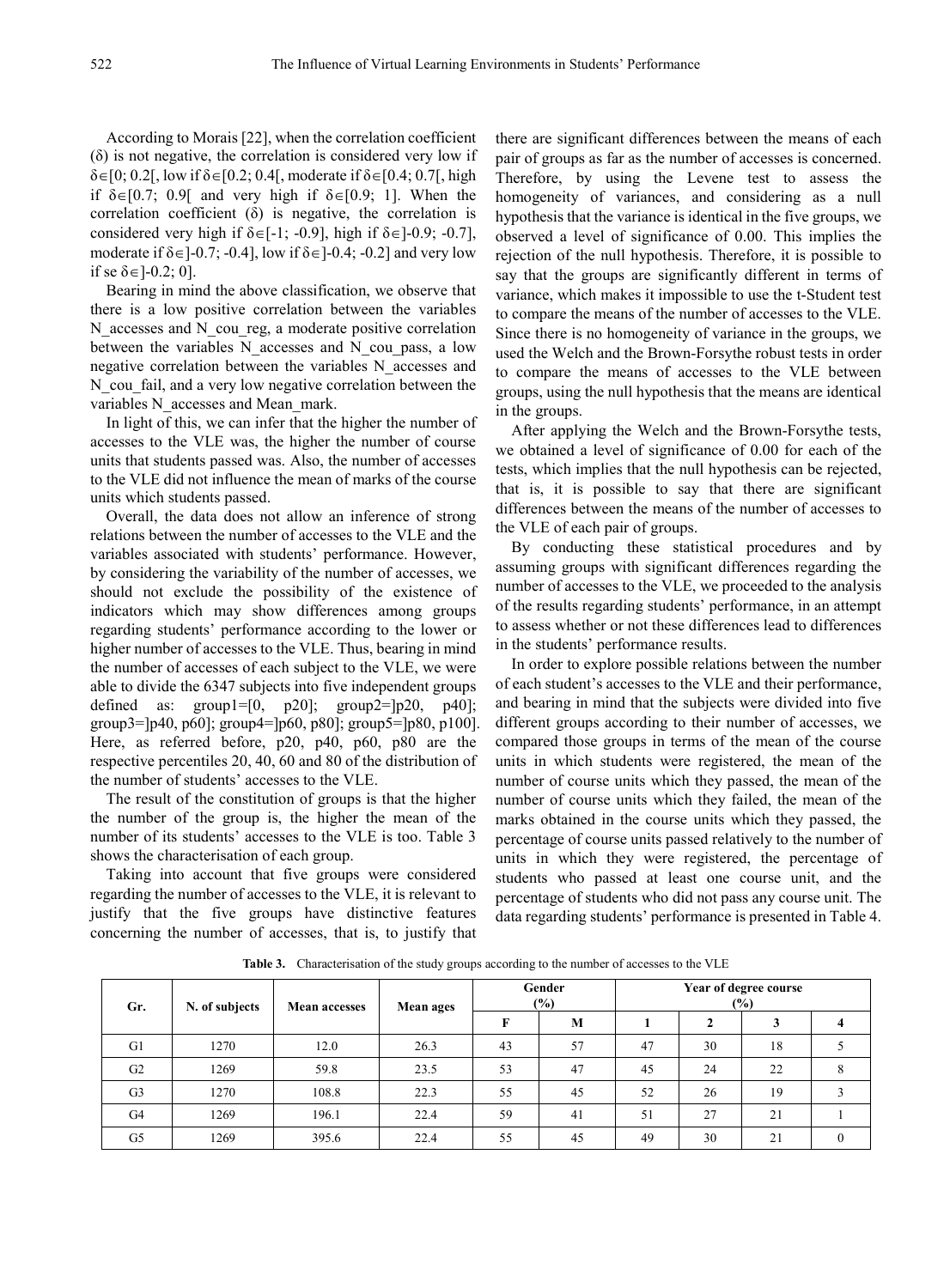| <b>Groups</b> | Mean of CU registered | Mean of CU passed | $CU$ passed $(\% )$ | <b>Mean of marks</b> |
|---------------|-----------------------|-------------------|---------------------|----------------------|
|               | 7.4                   | 1.6               | 21.6                | 13.6                 |
|               | 8.5                   |                   | 55.3                | 13.1                 |
|               | 9.9                   |                   | 69.7                | 12.8                 |
|               | 10.5                  | $\delta$ .        | 77.1                | 12.8                 |
|               | 11.0                  | 8.8               | 80.0                | 12 Q                 |

**Table 4.** Data regarding students' performance per group

Bearing in mind that the higher the number of the group the higher the mean of the number of accesses, we may agree that group 1 has a "very low" number of accesses to the VLE, group 2 has a "low" number of accesses, group 3 has a "moderate" number of accesses, group 4 has a "high" number of accesses and group 5 has a "very high" number of accesses.

The data presented in Table 4 enables the observation that except for the mean of the marks obtained, the trend in all the other variables is for the values of the variables to increase in the same sense as the increase of the numbers of the groups. This indicates that the higher the mean of the number of accesses to the VLE is, the higher the values associated with students' performance are in the variables regarding the mean of units passed and the percentage of course units passed according to the number of units in which students are registered.

Given that the number of course units which students passed is one of the strongest indicators of students' academic success, we will check whether there are significant differences between each pair of groups regarding the variable Mean of CU passed.

Since the data in Table 4 indicates the existence of marked differences among the several groups, we determined whether the data distribution was normal by using the test Kolmogorov – Smirnov, and the homogeneity of variance by using the Levene test. Given that the assumptions of normal distribution and homogeneity of variance were not verified, we looked for a less demanding test as far as normality and homogeneity are concerned. Thus, since we intend to compare the means of five groups, two by two, we will proceed to the comparison of multiple means by using the Tukey test.

For Maroco [23], 'Tukey's test is one of the most robust to deviations from normality and homogeneity of variances (conditions which, like ANOVA, must be verified in order to apply means multiple comparisons…) for large samples (…).' The results of the application of the Tukey test are presented in Table 5.

The analysis of Table 5 allows the observation of significant differences between the means of numbers of units passed between each pair of groups, at a level of significance below 0.05. By crossing the data from Tables 4 and 5, we can state that as far as the number of course units passed is concerned, the groups composed of the subjects showing a higher frequency of accesses to the virtual

environment obtained higher results than the groups composed by the subjects with lower frequency of accesses to the virtual environment.

**Table 5.** Multiple comparisons of the means of the curricular units passed, using the Tukey HSD test.

| (I) Groups              | (J) Groups     | Mean difference (I-J) |
|-------------------------|----------------|-----------------------|
|                         | $\overline{c}$ | $-3.149*$             |
|                         | 3              | $-5.324*$             |
| $\mathbf{1}$            | $\overline{4}$ | $-6.559*$             |
|                         | 5              | $-7.222*$             |
|                         | 1              | 3.149*                |
| $\mathfrak{2}$          | 3              | $-2.175*$             |
|                         | $\overline{4}$ | $-3.411*$             |
|                         | 5              | $-4.073*$             |
|                         | $\mathbf{1}$   | 5.324*                |
| 3                       | $\overline{2}$ | $2.175*$              |
|                         | $\overline{4}$ | $-1.236*$             |
|                         | 5              | $-1.898*$             |
|                         | $\mathbf{1}$   | 6.559*                |
| $\overline{\mathbf{4}}$ | $\overline{2}$ | 3.411*                |
|                         | 3              | 1.236*                |
|                         | 5              | $-0.663*$             |
|                         | $\mathbf{1}$   | $7.222*$              |
|                         | $\overline{c}$ | 4.073*                |
| 5                       | 3              | 1.898*                |
|                         | $\overline{4}$ | $0.663*$              |

\*. The mean difference is significant at level 0.05.

With regard to the students' performance, we also highlight that the percentage of undergraduates who passed at least one course unit varied from group to group, with group 1 revealing the minimum percentage and group 5 the maximum one. The percentages in groups 1, 2, 3, 4 and 5 were of 46.6%, 86.6%, 96.6%, 98.9% and 99.4%, respectively. Conversely, the percentage of students failing all course units revealed the opposite trend, with groups 1, 2, 3, 4, and 5 showing the percentages of 53.4%, 13.4%, 3.4%, 1.1% and 0.6%, respectively.

The number of undergraduates who did not pass any course unit varies reversely to the numbers of the groups, thus varying from 53.4% in group 1 to 0.6% in group 5. This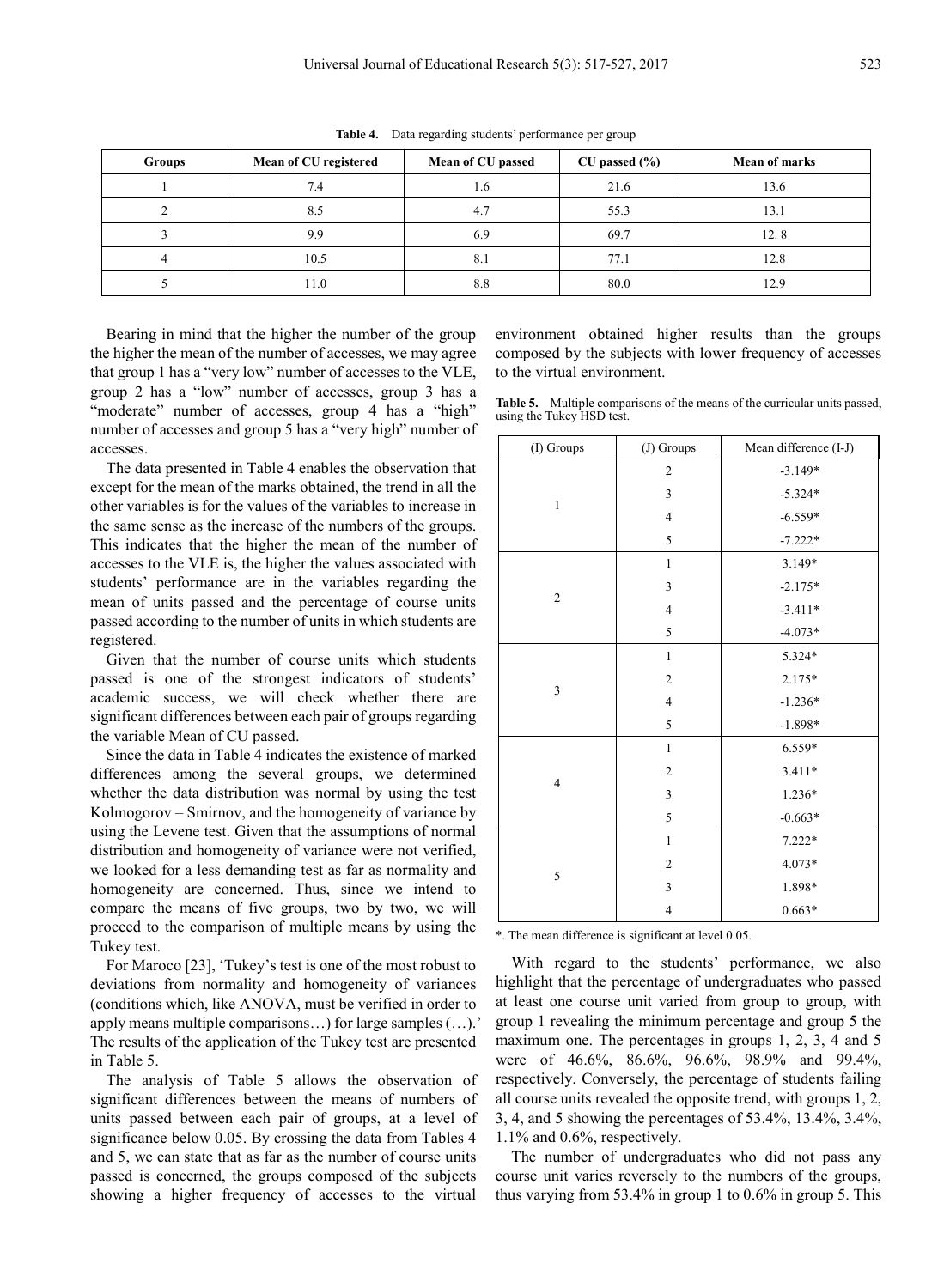indicates that the lower the number of accesses to the VLE is, the higher the percentage of course units students failed is.

The highest means of marks, namely 13.6 and 13.1 were observed respectively in groups 1 and 2, very low and low access to the VLE, whereas the lowest means were observed in groups 3, 4 and 5 of moderate, high and very high access, with means of 12.8, 12.8 and 12.9, respectively. These results may have been conditioned by other variables, namely by the number of course units in which each student was registered, since the lower the number of course units each subject is registered in, the more time they will have to study for each of those course units. This may justify the higher means of marks in the groups with lower numbers of accesses to the VLE.

The coding which was presented enables us to infer that the mean of the number of units in which students were registered varies in an ascending trend from group to group, recording the minimum value of 7.4 in the group showing a very low number of accesses and the value of 8.8 in the group whose number of accesses is very high. Similarly, the mean of the course units which students passed varies ascendingly from 1.6 in the group with very low accesses to 8.8 in the group with very high accesses.

The percentage of course units students passed relatively to the units they are registered in also varies ascendingly, reaching a minimum of 21.6% in the group with very low accesses and a maximum of 80.0% in the group with very high accesses. Similarly, the percentage of subjects who passed at least one course unit follows an ascending trend, revealing a minimum of 46.6% in the group of very low accesses and a maximum of 99.4% in the group of very high accesses.

According to the constitution of groups and to the results presented, we can assure that the higher the mean of accesses to the VLE is, the higher will be: the number of units in which the student is registered, the percentage of course units passed relatively to the units they are registered in, and the percentage of course units the student passed. Conversely, the lower the mean of accesses is, the higher the percentage of students who failed at least one course unit is.

One question raised in any research is to know the degree of association between the variables and whether or not the differences found are statistically significant.

Therefore, in order to assess the degree of association between the variables and the statistical significance of the influence that the accesses to the VLE have on the students' performance results, we take the groups defined as 1, 2, 3, 4 and 5 once more, and we consider the number of accesses to the VLE (N\_accesses) as the independent variable and as dependent variables:

- Number of course units in which the student is registered (N\_cou\_reg);
- Number of course units which the student passed (N\_cou\_pass);
- Number of course units which the student failed (N\_cou\_fail);
- Mean of marks of the course units which the student passed (Mean\_mark).

The results regarding the degree of association between the variable associated with the number of accesses to the VLE and the performance variables are presented in Table 6.

By using the classification proposed by Morais [30], which was previously mentioned, it is possible to observe that the correlation is very low or low in all the situations studied, that is, there is a weak degree of association in all groups between the variable regarding the number of accesses to the VLE and each of the variables: number of course units in which the student is registered, number of units which the student passed, number of units which the student failed, mean of marks of the course units which the student passed.

Table 6. Correlation between the variable N\_accesses and the variables of students' performance (Spearman rho)

| <b>Groups</b>  | Variables/correlation coefficient | N_cou_reg | N cou pass | N cou fail | Mean mark |
|----------------|-----------------------------------|-----------|------------|------------|-----------|
|                | N accesses                        | .005      | $.311**$   | $-.118**$  | $-135**$  |
|                | Sig. (bilateral)                  | .860      | .000       | .000       | .001      |
|                | $N=1270$                          | 1270      | 1270       | 1270       | 592       |
|                | N accesses                        | $.132**$  | $.244**$   | $-0.064*$  | $-.048$   |
| $\overline{2}$ | Sig. (bilateral)                  | .000      | .000       | .023       | .109      |
|                | $N=1269$                          | 1269      | 1269       | 1269       | 1099      |
| 3              | N accesses                        | $.083**$  | $.139**$   | $-.048$    | $-.038$   |
|                | Sig. (bilateral)                  | .003      | .000       | .086       | .186      |
|                | $N=1270$                          | 1270      | 1270       | 1270       | 1227      |
|                | N accesses                        | .012      | $-.012$    | .025       | .007      |
| 4              | Sig. (bilateral)                  | .657      | .658       | .368       | .805      |
|                | $N=1269$                          | 1269      | 1269       | 1269       | 1255      |
|                | N accesses                        | .053      | $.057*$    | $-.005$    | .019      |
| 5              | Sig. (bilateral)                  | .060      | .042       | .845       | .506      |
|                | $N=1269$                          | 1269      | 1269       | 1269       | 1261      |

\*\*. The correlation is significant at level 0.01 (bilateral).

\*. The correlation is significant at level 0.05 (bilateral).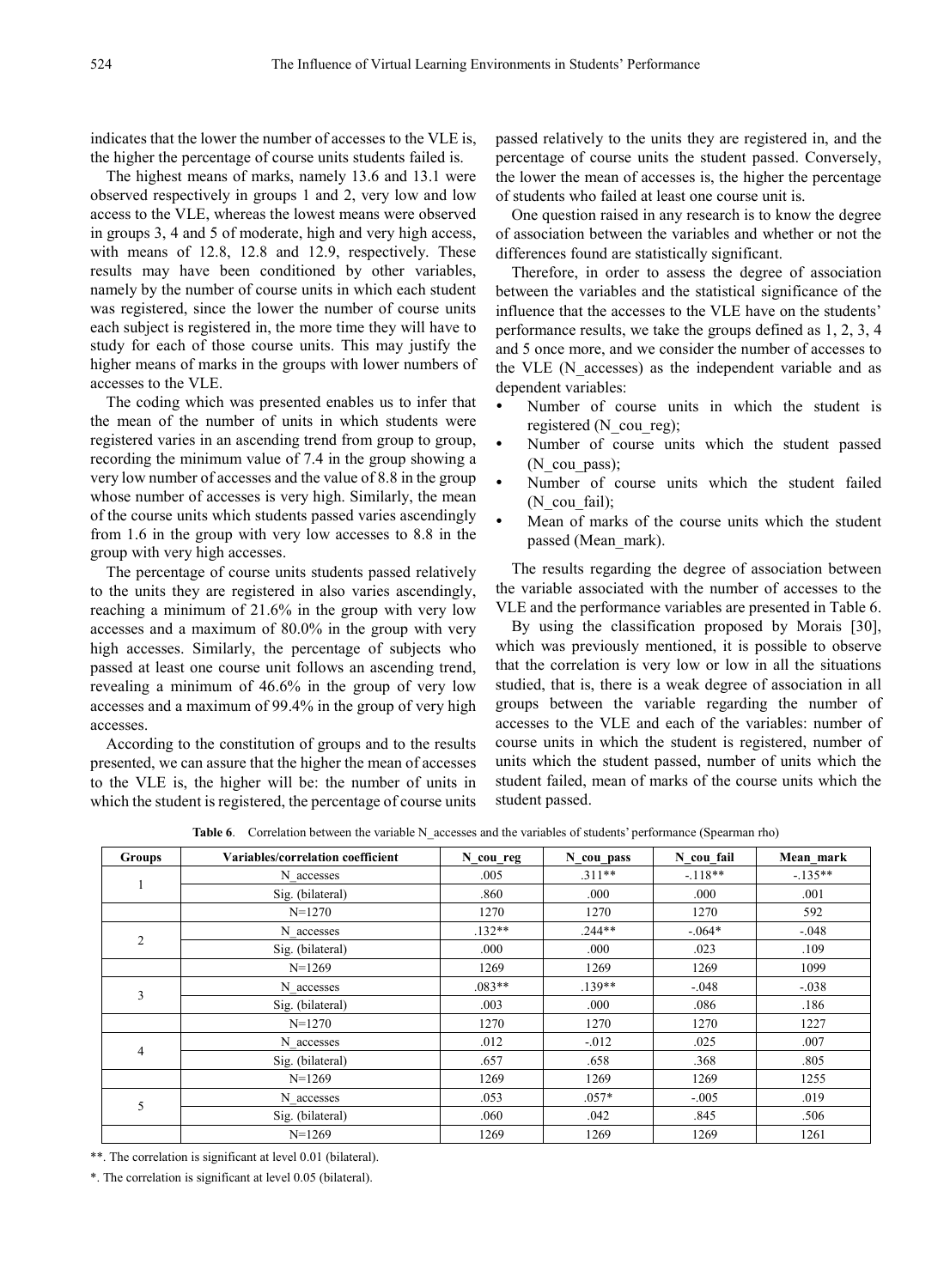|                      | Levene<br>statistics | gl1 | gl2  | Sig. |
|----------------------|----------------------|-----|------|------|
| Mean mark            | 143.672              | 4   | 5429 | .000 |
| $N_{\text{cou_reg}}$ | 231.215              | 4   | 5429 | .000 |
| N_cou_pass           | 34.738               | 4   | 5429 | .000 |

**Table 7.** Test for Equality of Variances

|            |                | <b>Statistics</b> | g <sub>11</sub> | g12      | Sig. |
|------------|----------------|-------------------|-----------------|----------|------|
| Mean_mark  | Welch          | 15.694            | 4               | 2290.406 | .000 |
|            | Brown-Forsythe | 22.320            |                 | 2848.402 | .000 |
| N cou reg  | Welch          | 186.084           |                 | 2266.429 | .000 |
|            | Brown-Forsythe | 220.428           | 4               | 2604.886 | .000 |
| N_cou_pass | Welch          | 369.214           | 4               | 2402.623 | .000 |
|            | Brown-Forsythe | 330.785           |                 | 4966.180 | .000 |

#### **Table 8.** Robust Tests for Equality of Means

a. F distributed asymptotically.

After analysing the degree of association between the variables, we proceed to the comparison between the means of the results obtained by each of the five groups in order to assess the existence of significant differences between them, in any of the variables studied.

By applying the Levene Test for Equality of Variances, we obtained the data presented in Table 7.

According to the data displayed in Table 7, and assuming the null hypothesis of the equality of variances between groups, we can state that it is possible to reject the null hypothesis at a significance level of 0.000, which means there is no observable equality of variances between the groups.

Therefore, in order to compare the means between groups, the Welch and Brown-Forsythe test was used. The results are presented in Table 8.

By observing Table 8, it is possible to reject the null hypothesis of equality between the means. Therefore, we can admit that there are significant differences between the means of the groups in the variables under analysis.

In a nutshell, although the degree of association between the number of accesses and the variables of performance is translated into a low or very low level of correlation, significant differences can be observed between the groups in the variables regarding the marks obtained in the course units in which the students are registered, the number of course units in which they are registered and the number of units they passed. In the last two variables, the mean is all the higher as the number of accesses to the VLE increases.

As implications we can highlight that knowing the frequency of undergraduates' accesses to the virtual learning environment enables the obtainment of indicators of the student's profile regarding learning results, namely concerning the number of course units they pass. Here, there is a strong trend towards the evidence that the higher the number of accesses to the virtual environment, the higher the number of course units the student passes. What's more, an

early acknowledgement of the frequency of accesses to the virtual environment may enable the student, the teachers and the education institution to develop procedures to avoid academic failure or dropout.

# **5. Conclusions**

In the conclusions, we present a summary of the main results obtained from a study conducted in the academic year of 2014-2015, involving 6347 undergraduates from a Portuguese public higher education institution. This study aimed to assess the frequency of students' access to the virtual learning environment (VLE) adopted by the institution, as well as the relation between the frequency of access to the VLE and the students' performance. The nature of the study was quantitative and the data was obtained from databases associated with the VLE.

Among the overall results, we highlight:

- The number of accesses to the VLE is quite diversified, varying from zero to 1532 accesses;
- There is a positive moderate correlation (0.6) between the variables regarding the number of students' accesses to the VLE and the number of course units students passed, and there is a very low negative correlation between the variables regarding the number of students' accesses to the VLE and the mean of the marks of the course units students passed;
- The higher the number of accesses to the VLE is, the higher the number of course units students passed is;
- The number of accesses to the VLE did not influence the mean of the marks of the course units which students passed.

Considering the great variability of the number of accesses to the VLE, groups of students were formed according to the number of their accesses to the VLE so as to assess the relations between the groups' accesses to the VLE and their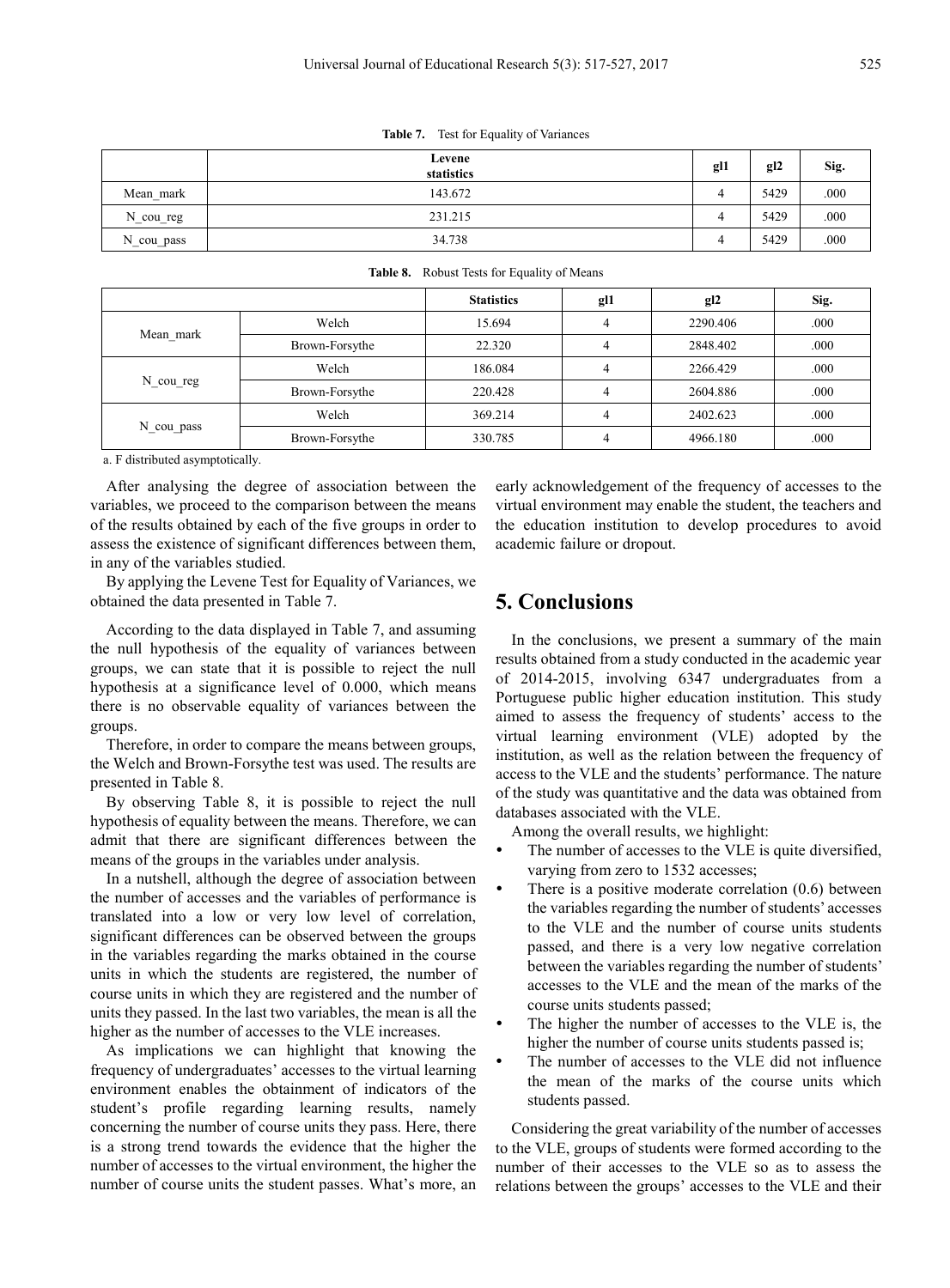performance. Therefore, the 6347 subjects who took part in the study were integrated in five groups of identical size according to their number of accesses to the VLE. The groups were defined as follows: group1=[0, p20], group2= $[p20, p40]$ , group3= $[p40, p60]$ , group4= $[p60, p80]$ and group5= $[p80, p100]$ , where p20, p40, p60 and p80 correspond to the respective percentiles of 20, 40, 60 and 80 of the distribution of the students' number of accesses to the VLE. The rounded off means of the numbers of accesses to the VLE of group 1 to group 5 are of 12, 60, 109, 196 and 396, respectively. There are significant differences between the several groups as far as the means of the number of accesses to the VLE are concerned.

The results obtained regarding students' performance enable us to infer that the higher the mean of the group's accesses to the VLE is, the higher are: the number of course units in which the student is registered, the number of units they passed, the percentage of units they passed relatively to the units they are registered in, and the percentage of course units the student passed. Also, the higher the mean of the group's accesses to the VLE is, the lower the percentage of students who failed all the course units is.

Significant differences were found between the means of the numbers of course units passed at a level of significance below 0.05 between the groups composed of subjects showing a higher frequency of accesses to the virtual environment and the groups of subjects with lower frequencies of accesses to the virtual environment.

The analysis of the correlation between the variables in each of the groups shows that there is, in each of the five groups, a weak degree of association between the variables regarding the number of accesses to the VLE and each of the variables associated with students' performance.

By applying the appropriate statistical tests, we observed that there are significant differences between the means of the five groups concerning the variables: mean of the marks of the units which students passed and number of course units which students passed.

The results concern only one higher education institution and therefore, cannot be generalised. However, these results show relatively positive indicators regarding students' access to a virtual learning environment and the relation between such access and their performance.

## **REFERENCES**

- [1] Valsamidisa, S., Kazanidisa, I., Petasakisa, I., Kontogiannisb, S., & Kolokithaa, E. E-Learning Activity Analysis. Procedia Economics and Finance. 9. pp. 511 – 518. 2014.
- [2] Becerra, E., García, M. C., & Chávez, R. Ambiente de aprendizaje con uso de tecnología en la formación docente inicial y las habilidades intelectuales. In R. E. Navarro, M. J. Pacheco, Y. N. Rangel, & M. S. Montoya (Eds.), Foro interregional de investigación sobre entornos virtuales de

aprendizaje: Integración de redes académicas y tecnológicas. México: Redtic. pp. 154–164. 2011.

- [3] Morais, C., Alves, P., & Miranda, L. Valorização dos ambientes virtuais de aprendizagem por professores do ensino superior. In Á. Rocha, L. Reis, M. Cota, M. Painho, & M. Neto (Eds.), Sistemas e Tecnologias de Informação. 8ª Conferência Ibérica de Sistemas e Tecnologias de Informação. Lisboa: AISTI/ISEGI. pp. 289-294. 2013.
- [4] Zitter, I., Bruijn, E., Simons, P., & Cate, T. Adding a design perspective to study learning environments in higher professional education. High Educ 2011. 61. pp. 371-386.
- [5] Dahlstrom, E., Brooks, C., & Bichsel, J. The Current Ecosystem of Learning Management Systems in Higher Education: Student, Faculty, and IT Perspectives. Research report. Louisville, CO: ECAR, September 2014. Available online: http://www.educause.edu/ecar.
- [6] Alves, P., Miranda, L., & Morais, C. Open Educational Resources: Higher Education Students' Knowledge and use. In Rikke Ørngreen & Karin Tweddell Levinsen (Eds.), Proceedings of the 13th European Conference on e-learnig ECEL 2014. Reading, UK: Academic Conferences and Publishing International Limited. 2014. pp. 11- 18
- [7] Agudo-Peregrina, A., Iglesias-Pradas, S., Conde-González, M., & Hernández-García, A. Can we predict success from log data in VLEs? Classification of interactions for learning analytics and their relation with performance in VLE-supported F2F and online learning. Computers in Human Behavior 2014. 31. pp. 542–550.
- [8] Gašević, D. & Siemens, G. Let's not forget: Learning analytics are about learning. TechTrends 2015. 59(1). pp. 64-71
- [9] Siemens, G., & Gašević, D. Guest Editorial Learning and Knowledge Analytics. Educational Technology & Society 2012. 15(3). pp. 1-2.
- [10] Ferguson, R. The state of learning analytics in 2012: A review and future challenges. Technical report KMI-12-01. UK: Knowledge Media Institute, The Open University. 2012.
- [11] Dawson, S., Gašević, D., Siemens, G., & Joksimovic, S. Current State and Future Trends: A Citation Network Analysis of the Learning Analytics Field. In Proceedings of the Fourth International Conference on Learning Analytics And Knowledge. New York, NY, USA: ACM. 2014. pp. 231–240.
- [12] Greller, W., & Drachsler, H. Translating learning into numbers: A generic framework for learning analytics. Educational Technology & Society 2012. 15(3). pp. 42–57.
- [13] ECAR Working Group. The Predictive Learning Analytics Revolution Leveraging Learning Data for Student Success. Available online: http://net.educause.edu/ir/library/pdf/ewg1 510.pdf.
- [14] Gašević, D., Dawson, S., Rogers, T., & Gasevic, D. Learning analytics should not promote one size fits all: The effects of instructional conditions in predicting academic success. Internet and Higher Education 2016. 28. pp. 68–84.
- [15] Mah, D.-K. Learning analytics and digital badges: potential impact on student retention in higher education. Technology, Knowledge and Learning, 21(3), 285–305. doi[:10.1007/s107](http://dx.doi.org/10.1007/s10758-016-9286-8) [58-016-9286-8.](http://dx.doi.org/10.1007/s10758-016-9286-8) 2016.